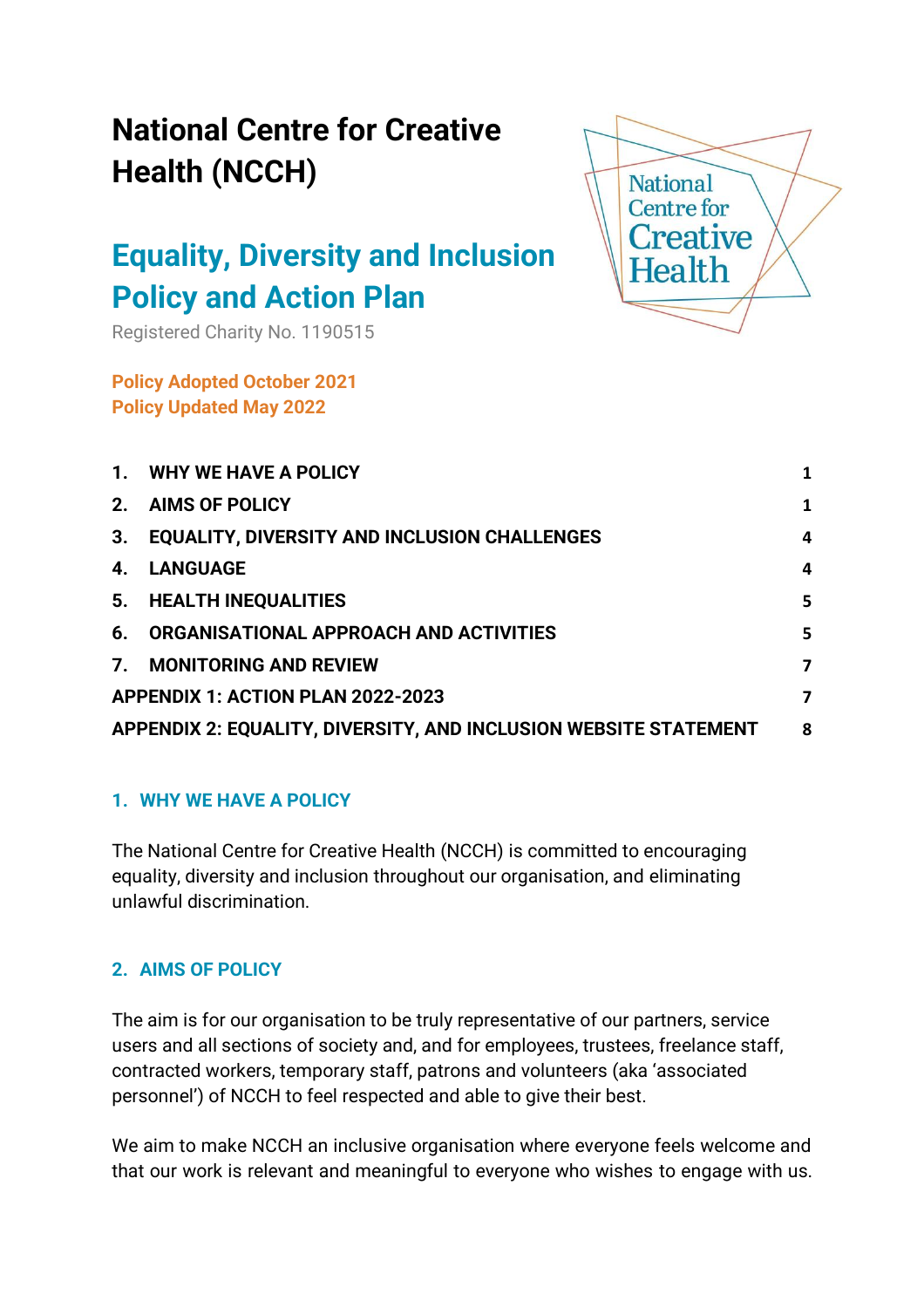Equality, Diversity and Inclusion Policy May 2022

NCCH aims to proactively reach out to diverse communities and individuals beyond our known circles of influence to strengthen the NCCH and make it truly effective. We aim to:

- **2.1.**Ensure our policy and plans are in-line with those recommended by the Charities Commission.
- **2.2.**Celebrate diversity amongst those who are accessing Creative Health activities, and to represent diversity through our online presence, resources and content.
- **2.3.**Ensure equality of opportunity in all aspects of our activities, including with our staff, associated personnel, trustees and service users.
- **2.4.** Proactively reach beyond our networks to increase the diversity of our workforce.
- **2.5.**Work with accessibility and inclusion at the heart of decision making and in our core activities, including making reasonable adjustments to address barriers that prevent people from being able to access our resources, attend our events, or other barriers that make them feel that NCCH is 'not for them'.
- **2.6.** Be open to feedback and challenge and continually examine our work and organisation culture in order to understand where we need to make changes.

# **We will ensure:**

- Equality, fairness and respect for all staff and associated personnel and encourage equality, diversity and inclusion throughout the organisation.
- No unlawful discrimination in relation to the protected characteristics as defined in the Equality Act 2010: age, disability, gender reassignment, marriage and civil partnership, pregnancy and maternity, race (including colour, nationality, and ethnic or national origin), religion or belief, sex and sexual orientation.
- No unlawful discrimination with regard to pay and benefits, terms and conditions of employment, dealing with grievances and discipline, dismissal, redundancy, leave for parents, requests for flexible working, and selection for employment, promotion, training or other developmental opportunities.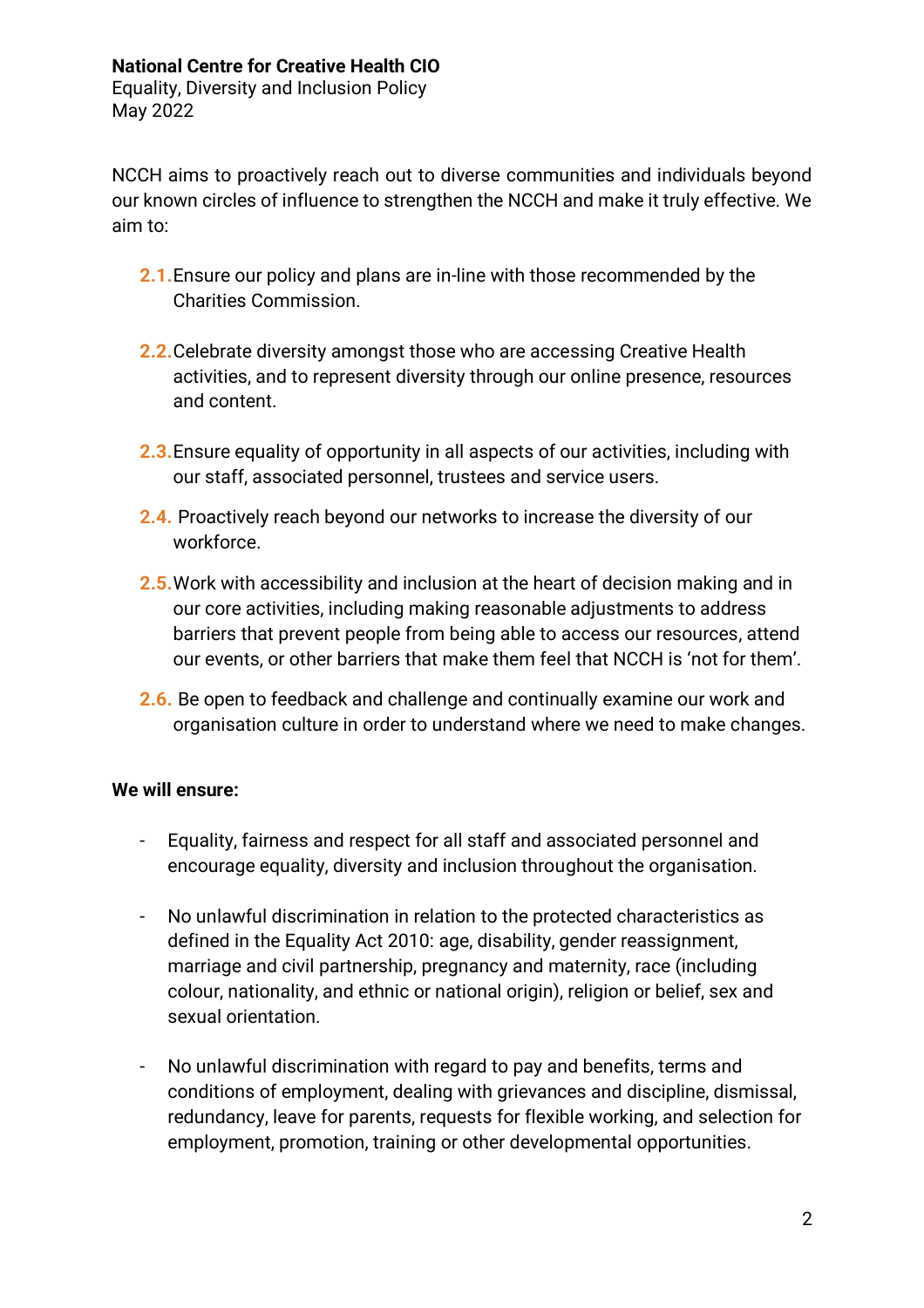Equality, Diversity and Inclusion Policy May 2022

- Staff, associated personnel and trustees understand their rights and responsibilities under the equality, diversity and inclusion policy. Responsibilities include staff, associated personnel and trustees helping the organisation provide equal opportunities in employment, and preventing bullying, harassment, victimisation and unlawful discrimination.
- Complaints are dealt with under the organisation's grievance and disciplinary procedures, and appropriate action is taken. Particularly serious complaints could amount to gross misconduct and lead to dismissal or the requirement to step down from duties without notice.
- Staff, associated personnel, and trustees understand that sexual harassment may amount to both an employment rights matter and a criminal matter, such as in sexual assault allegations. In addition, harassment under the Protection from Harassment Act 1997 – which is not limited to circumstances where harassment relates to a protected characteristic - is a criminal offence.
- Opportunities for training, development and progress are available to all staff, associated personnel and trustees, so that they are encouraged to develop their full potential and their talents and resources can be fully utilised to maximise the efficiency of the organisation.
- Decisions concerning staff, associated personnel, and trustees are based on merit (apart from in any necessary and limited exemptions and exceptions allowed under the Equality Act).
- Employment practices and procedures are reviewed and updated to take account of changes in the law.
- The organisation is monitored regarding protected characteristics to encourage equality, diversity and inclusion. Monitoring will also include assessing how the Equality, Diversity and Inclusion Policy and any supporting actions, are working in practice, reviewing them annually, and taking action to address any issues.

The Equality, Diversity and Inclusion policy is fully supported by Senior Management and the Board of Trustees.

This core policy sits alongside NCCH's Code of Conduct Policy, Grievance and Disciplinary Policies.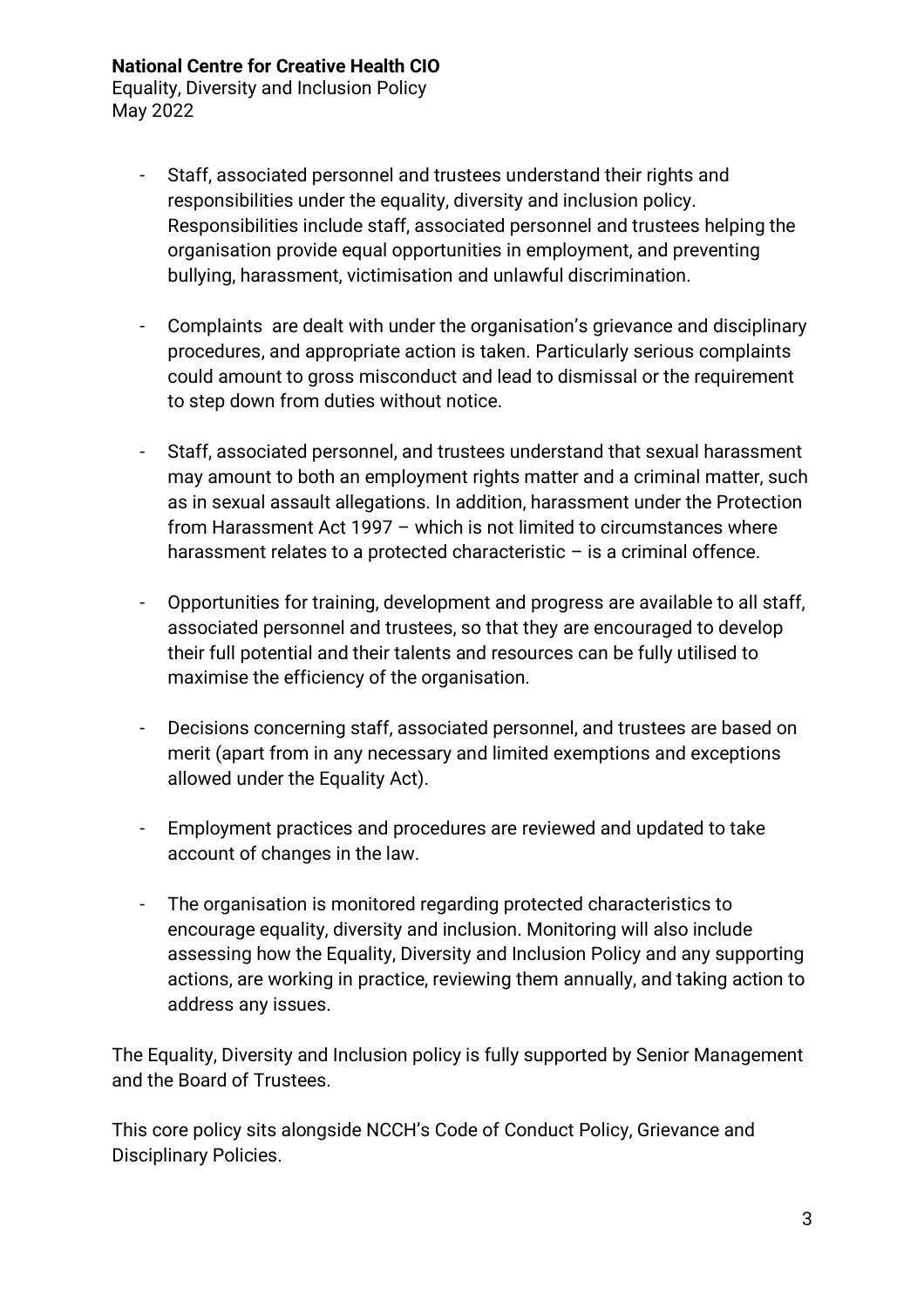Equality, Diversity and Inclusion Policy May 2022

Use of the organisation's Grievance and/or Disciplinary Policies and procedures does not affect an employee's right to make a claim to an employment tribunal within three months of the alleged discrimination.

## <span id="page-3-0"></span>**3. EQUALITY, DIVERSITY AND INCLUSION CHALLENGES**

- **3.1.**Ensuring that our core activities, meetings, events and resources are informed by issues around diversity and inclusion. For instance, considering topics and speakers at our conferences that resonate with, are relevant to, and represent people from different socio-economic backgrounds, ethnicities, sexual orientations, genders, abilities and ages.
- **3.2.**Ensuring that our core activities, meetings, events and resources are accessible to those with physical disabilities, learning disabilities, mobility and sensory problems, Deaf people and BSL speakers, and people with mental health issues.
- **3.3.**Ensuring that the culture of our organisation, both in day-to-day working situations and at board meetings, is an accessible environment that can accommodate and respond to the needs of people from diverse backgrounds and living situations.
- **3.4.**Ensuring we consider digital exclusion in a time of increasing digital interaction, and aim to make our core activities, meetings, events and resources accessible in non-digital ways where possible.

# <span id="page-3-1"></span>**4. LANGUAGE**

The term 'Creative Health' is not a familiar category such as 'arts' or 'culture'. We believe everyone has creative potential. We want to encourage creativity in all its forms and believe this will lead to healthier lives and communities. How we define and understand culture is bound up with barriers to accessing cultural and creative opportunities.

Labels and words can make people feel boxed in and discriminated against. Jargon can be a barrier. We will avoid acronyms and endeavour to use plain English and seek to be neutral in terms of identifiers in all our communications and take into consideration the following definitions: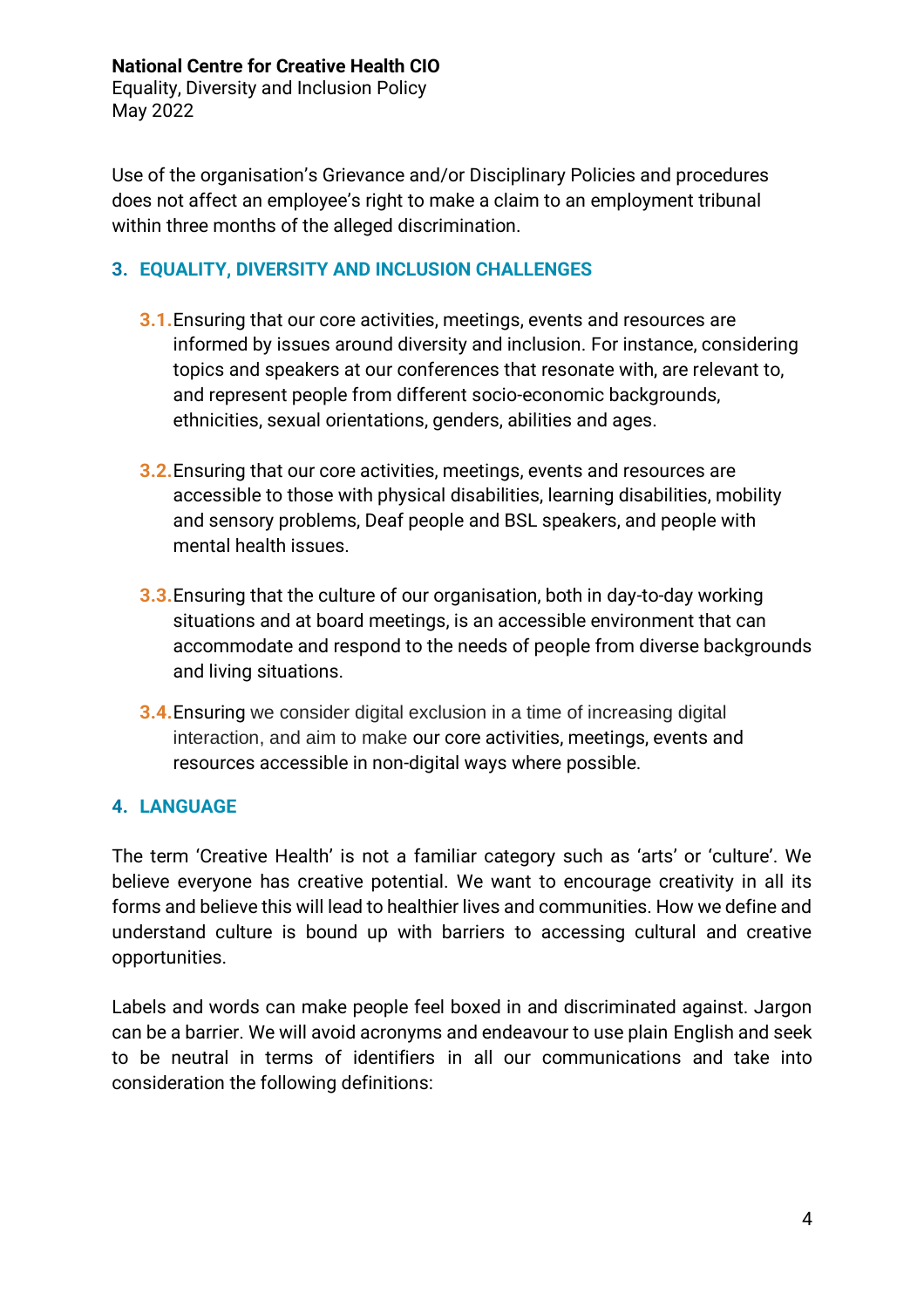May 2022

- 4.1.1. **Equality** means ensuring every individual has equal opportunities. NCCH will take a proactive approach to making reasonable adjustments that address the visible and invisible barriers people face.
- 4.1.2. **Equity** means treating people in ways that make sure they are not unfairly prevented from accessing resources and opportunities. Providing the same opportunities to everyone does not ensure equality of outcomes. Where possible we will translate documents and resources.
- 4.1.3. **Diversity** recognises we are all different in many ways. NCCH will take a proactive approach to diversity and focus on how NCCH can be reflective of the society we live in and the communities we serve.
- 4.1.4. **Inclusion** means being proactive to make sure people of different backgrounds, experiences and identities feel welcomed, respected and fully able to participate.

# <span id="page-4-0"></span>**5. HEALTH INEQUALITIES**

Health inequalities are a key priority for the NCCH, reflecting the wider policy environment within which we work. The increasing gap in inequalities was evidenced in [Health Equity in England: The Marmot Review 10 Years On,](https://www.health.org.uk/publications/reports/the-marmot-review-10-years-on) published in February 2020, and the additional report [Build Back Fairer: The COVID-19 Marmot Review,](https://www.health.org.uk/publications/build-back-fairer-the-covid-19-marmot-review) published in December 2020 as part of the Health Foundation's COVID-19 impact inquiry.

Lack of access to cultural and creative opportunities too often mirrors other inequalities. Educational opportunities, quality of housing, employment and economic security, health and social care services, access to green spaces, and access to cultural and creative opportunities are all interconnected.

Working with communities, developing co-production methods with people who use services and developing culturally specific activities and opportunities are key to challenging inequalities in the arts and culture.

# <span id="page-4-1"></span>**6. ORGANISATIONAL APPROACH AND ACTIVITIES**

# **6.1.Board of Trustees**

On a yearly basis, the trustees will identify a range of skills and areas of knowledge that they consider important for delivering the charity objects and programme of work in regard to equality, diversity and inclusion.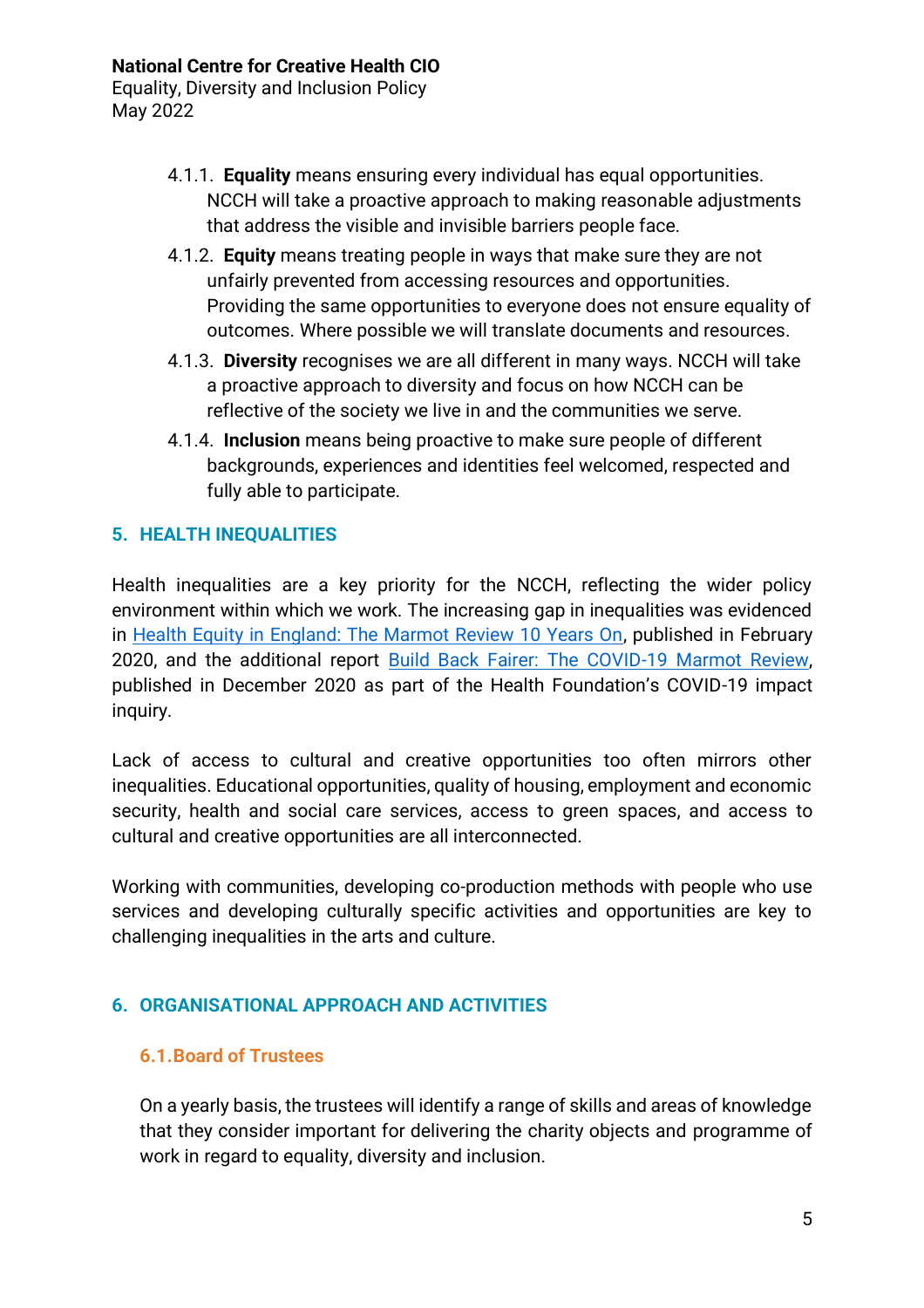When recruiting and advertising for new trustees, NCCH aims to recruit trustees who meet the needs of the charity in terms of skills and knowledge as well as representing diverse voices and identities.

## **6.2.Staff & Recruitment**

NCCH's advertising and recruitment process will adhere to this Equality, Diversity and Inclusion Policy and will proactively encourage inclusivity by encouraging people to apply from diverse backgrounds and identities.

#### **6.3.Advisory Group**

The NCCH Advisory Group is made up of people who were involved in the All-Party Parliamentary Inquiry and helped us shape the plans for the NCCH. When new people join this group it is an opportunity to ensure we are inclusive and diverse.

## **6.4.Creative Health Champions**

Creative Health Champions are a group of individuals who have come together in response to recommendation 3 in the [Creative Health Report,](https://www.culturehealthandwellbeing.org.uk/appg-inquiry/) which calls on all NHS Trusts, Local Authorities, Health and Wellbeing Boards and Clinical Commissioning Groups, to identify an individual at board level to take responsibility for institutional policy on arts and health. We will monitor this group with regard to diverse representation.

#### **6.5.GP Special Interest Group**

We are developing a GP Special Interest Group and will monitor membership with regard to equality, diversity and inclusion. We will discuss with the Chair of the GP SIG how the SIG can promote equality, diversity and inclusion in its programme of activities and in recruitment of members.

#### **6.6.Partners**

We will be open to working in partnership with a diverse range of organisations as the NCCH develops. We aim to work collaboratively and co-produce joint programmes with partner organisations.

#### **6.7.Co-production**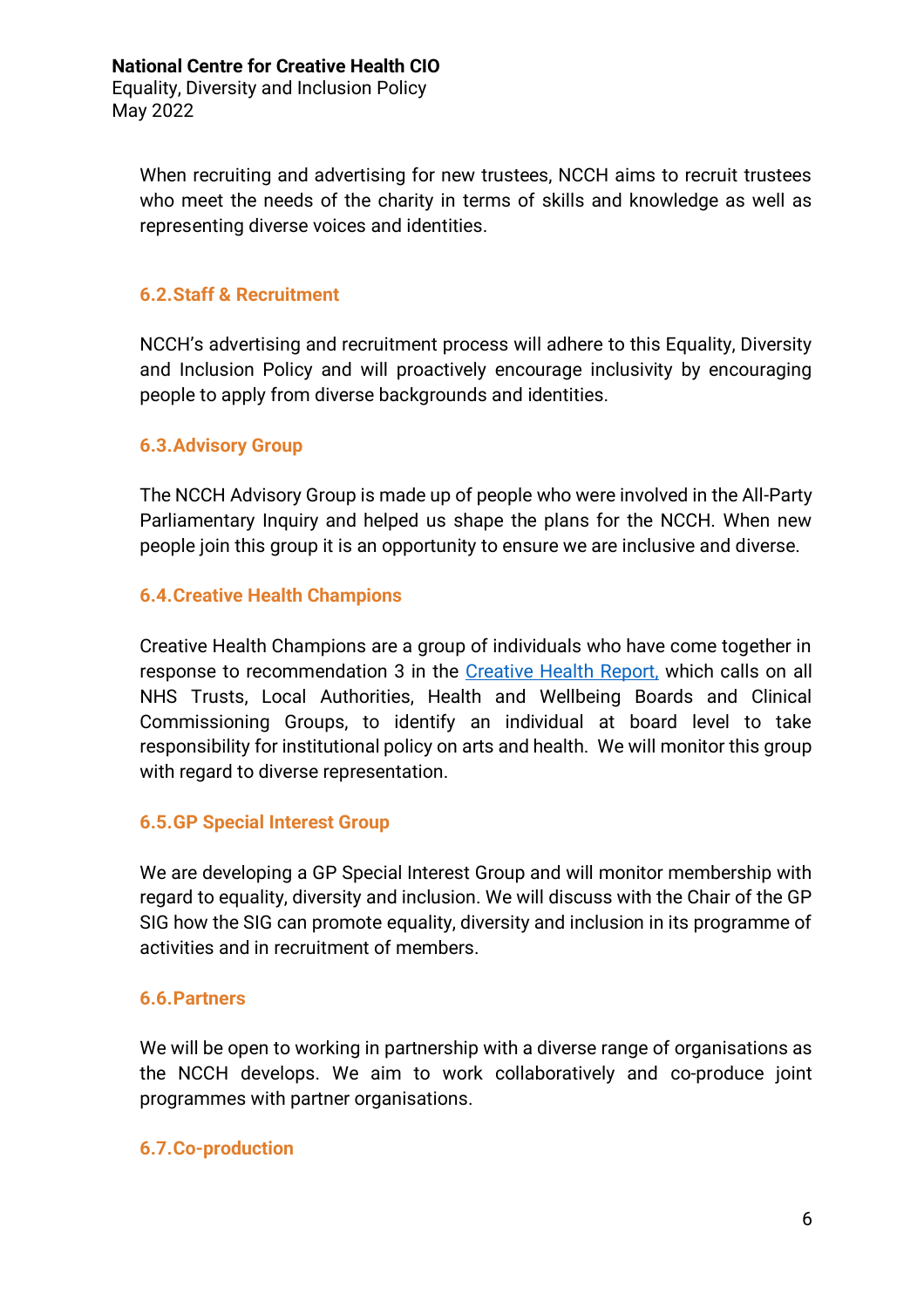Equality, Diversity and Inclusion Policy May 2022

The NCCH aims to use and develop co-production methods in all their programmes and activities. People with lived experience of ill-health, who also have experienced the benefits of cultural and creative activities for their own health and wellbeing, can be invaluable allies and advocates in shifting the culture of mainstream health services. Their involvement in co-production can bring diverse and more representative voices, but it is important to work towards shared decision making and shifting the power balance as in the [Co-Production Ladder.](https://www.thinklocalactpersonal.org.uk/_assets/Resources/Coproduction/LadderOfParticipation.pdf)

# <span id="page-6-0"></span>**7. MONITORING AND REVIEW**

The NCCH Director in conjunction with the Board of Trustees will review this policy on a yearly basis and make any necessary changes. All NCCH staff, trustees, and associated Personnel involved in recruitment and selection are required to familiarise themselves with this policy upon their appointment to NCCH, and the Policy Owner will provide additional advice and support on this policy if requested by staff, trustee, or associated personnel.

## **Policy Adopted: May 2022 Review Date: May 2023 Policy Owner: Director of NCCH**

## <span id="page-6-1"></span>**APPENDIX 1: ACTION PLAN 2022-2023**

- 1. We will review website content and use of language to ensure we are communicating in plain English.
- 2. We will ensure that any events and new resources developed by NCCH or in partnership with others, are planned and reviewed against the Equality, Diversity and Inclusion Policy.
- 3. When we recruit new staff we will ensure that we are acting on the Equality, Diversity and Inclusion Policy at every stage.
- 4. We will monitor equality, diversity and inclusion as we develop new groups such as the GP Special Interest Group and identify actions.
- 5. We will be exploring existing models for co-production and exploring new ones through our Huddles, and this work will provide valuable opportunities for coproduction with diverse and more representative voices. We will ensure that planning for Huddles includes people with lived experience of ill-health from the outset.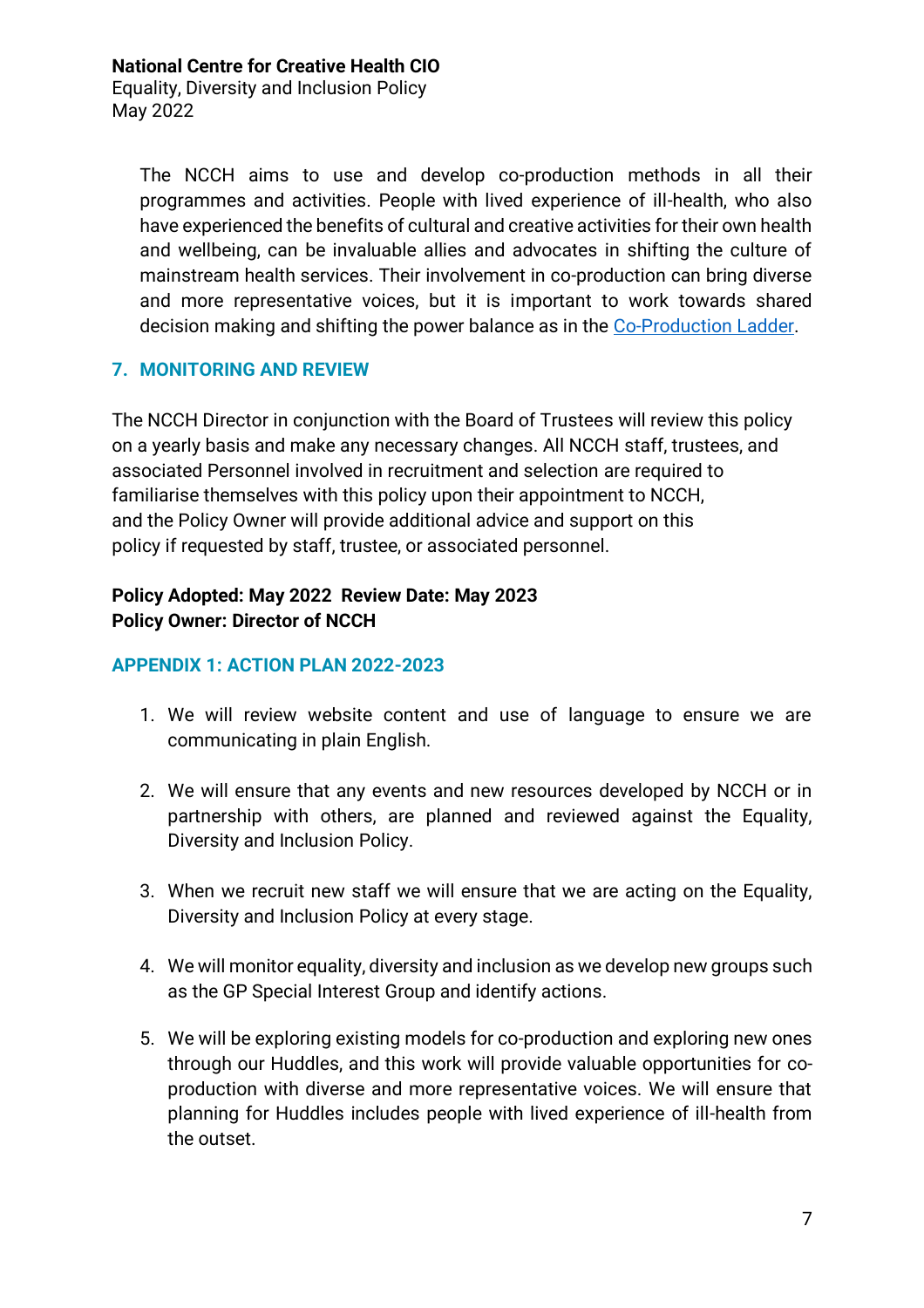# <span id="page-7-0"></span>**APPENDIX 2: EQUALITY, DIVERSITY, AND INCLUSION WEBSITE STATEMENT**

*(This will be made available on the 'Organisational Documents' page of the NCCH website)*

The National Centre for Creative Health (NCCH) is committed to promoting equality and diversity, providing an inclusive and co-operative environment in which all individuals working for and on behalf of the organisation feel respected and able to give of their best.

NCCH is committed to reflecting and representing the diversity of the UK and to equal opportunities in employment. The policies and practices of NCCH aim to promote an environment that is free from all forms of unlawful or unfair discrimination and values the diversity of all people. At the heart of everything we do, we seek to treat people fairly and with dignity and respect.

We will take every possible step to ensure that no person working at NCCH, seeking employment with us, or any member of associated personnel (trustee, and freelance, contracted workers, temporary staff, patrons and volunteers) will receive less favourable treatment (direct discrimination) or will be disadvantaged by requirements or conditions that cannot be shown to be justifiable (indirect discrimination) on the grounds of their:

- race,
- colour,
- nationality,
- ethnic origin.
- religious or political belief or affiliation,
- trade union membership,
- age,
- health,
- gender,
- gender reassignment,
- marital status,
- parental status,
- caring responsibilities,
- sexual orientation,
- disability,
- socio-economic background,
- educational background,
- ex-offender status,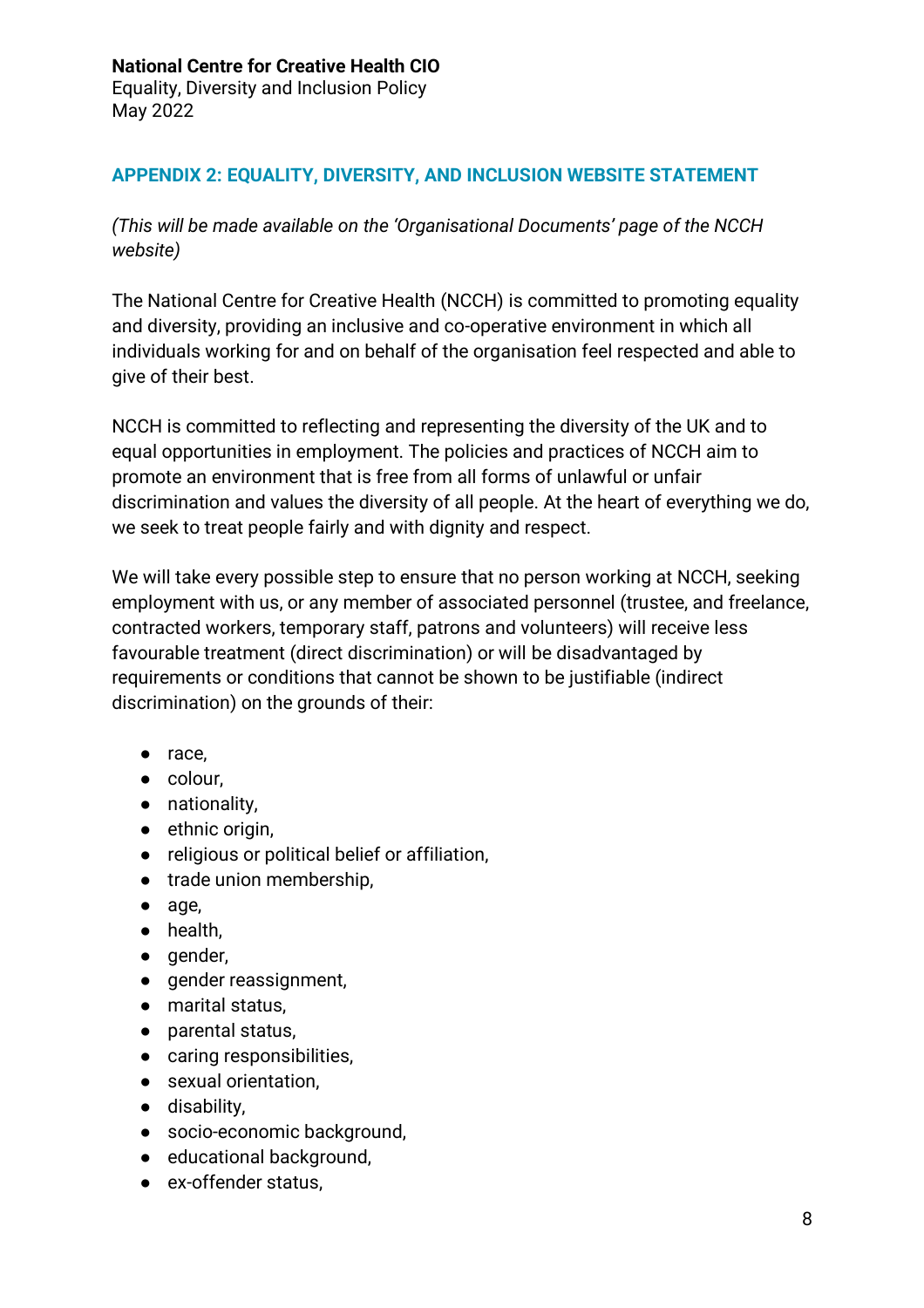Equality, Diversity and Inclusion Policy May 2022

● or any other inappropriate distinction.

As an employer, NCCH will:

- promote diversity and equality for persons working for and on behalf of NCCH and value input from individuals and groups of people from diverse cultural, ethnic, socio-economic and other distinctive backgrounds.
- promote fair and equal treatment for employees and associated personnel in fulfilling their potential, ensuring that no individuals or groups of people are afforded unfair privilege within the working environment.
- treat all members of staff and associated personnel fairly and equally, irrespective of their length of service, status and number of hours worked.
- challenge discriminatory practice and less favourable treatment, wherever this is identified.
- undertake positive action, wherever possible, to encourage greater participation of under-represented groups of people across the organisation.
- promote an environment free from discrimination, victimisation or bullying in any way or form in relation to all employees, associated personnel, and service users of the organisation.
- regard breaches of NCCH's Equality and Diversity Policy as misconduct which may lead to disciplinary action.
- keep under review all employment practices and procedures to ensure fairness.
- take positive steps to ensure that the policy is known to all employees, associated personnel, and potential employees.
- ensure that equal opportunity is embedded in all our policies, procedures, day to day practices and external relationships.

# **Equal opportunities in employment**

As an applicant, you can be assured that NCCH will take positive steps to ensure:

● Job descriptions and associated conditions relate to the particular job, define the qualifications, experience and other skills required in the post, and only